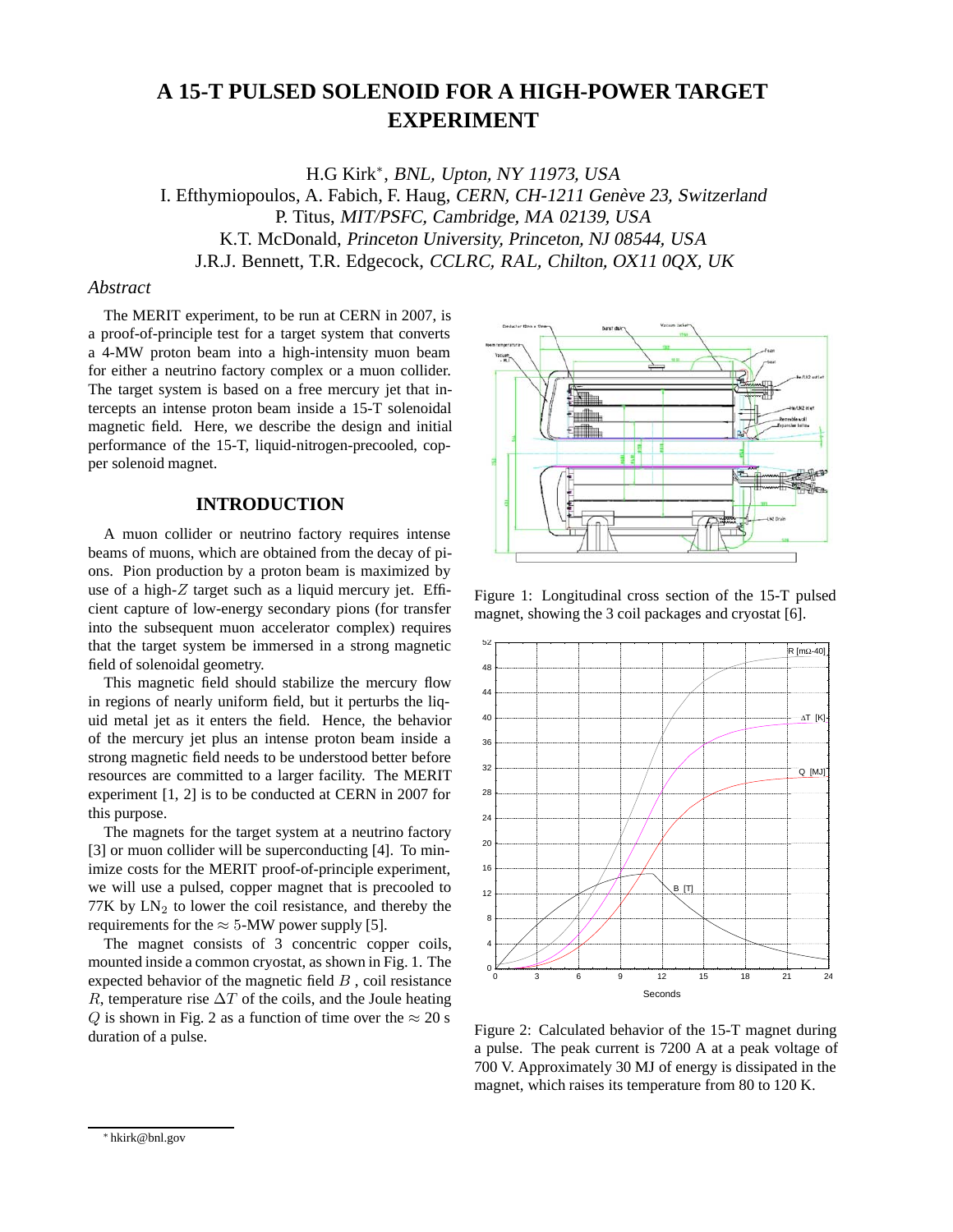## **MAGNET DESIGN**

Cost issues dictated a modest coil design. Powersupply limitations dictated a compact, low-inductance, high-packing-fraction design. A three-segment, layerwound solenoid was chosen for the pulsed magnet. Each segment is 10-cm thick, 100-cm long and consists of 624 turns in 8 layers of 78 turns. The inner radii of the three segments are 15, 25 and 35 cm, and their masses are 750, 1250 and 1750 kg. The three segments are connected in series via external leads.

The conductor is 13-mm square, solid, cold-worked OFHC copper. Three different keystone geometries were used, one each for each coil segment.

Prior to each magnet pulse, liquid-nitrogen flows through 3-mm-thick axial and circumferential channels located between coil segments, as seen in Fig, 6. Only 2 of the 8 layers of a coil segment are in direct contact with the coolant, so that thermal conduction through 3 layers of conductors is relied on for cooling between layers 1 and 4, *etc*. Is it expected that the 30 MJ of heat deposited in the magnet during a single pulse can be removed in  $\approx 30$  min, which represents the minimum cycle time of the magnet.

## **COOLDOWN SIMULATION**

To model the transient heat conduction coupled with  $LN<sub>2</sub>$  flow in the magnet, a finite-difference numerical program was written. The analysis starts with a specified mass flow of 100 g/s of  $LN_2$  which is apportioned to the 4 sets of axial coolant channels based on the flow area of each channel. The model includes surface heat transfer characteristics based on 2-phase nitrogen flow. The cooling is actually pool cooling, and relies on circumferential channels to clear bubbles to the top of the magnet..

The model indicates that the magnet should be cooled in 20 min from its temperature of 120 K just after a 15- T pulse back to a temperature of 80 K for the next pulse, as shown in Fig. 3. To minimize activation of  $LN_2$  by the proton beam, the liquid left in the magnet at 80 K will be flushed out by  $N_2$  gas, requiring 10 min for this operation. Hence, the entire cooling cycle is  $30 = 20 + 10$  min.

#### **STRESS ANALYSIS**

An ANSYS model [6] of the von Mises stress due to the Lorentz forces during 15-T operation is shown in Fig. 4.





Figure 3: Model of the cooldown by  $LN_2$  over 20 min of 40 K temperature rise of a 15-T magnet pulse.

The peak stress is 133 MPa, well below the allowable of 200 MPa. However, the hoop stress is sufficient to pulling the coil apart slightly in the radial direction, so that appropriate parting planes were provided in the coil build.



Figure 4: von Mises stress due to the Lorentz forces during 15-T operation.

The largest thermal stresses on the magnet occur during cooldown, when the axial tension can reach 50 MPa in the layers in contact with the coolant, as shown in Fig. 5. This stress is beyond the strength of epoxy-copper bonds, so Kapton strips were placed between every eighth turn in the channel-facing layers to provide axial strain relief.

Many other sources of stress have been analyzed, including those in the cryostat, and all found to be of lesser significance [6].

## **MAGNET FABRICATION**

The coil segments were wound, impregnated with epoxy, and nested together by Everson-Tesla of Nazareth, PA. The fabrication of the cryostat and the insertion of the coil segments into the cryostat was performed by CVIP in Em-